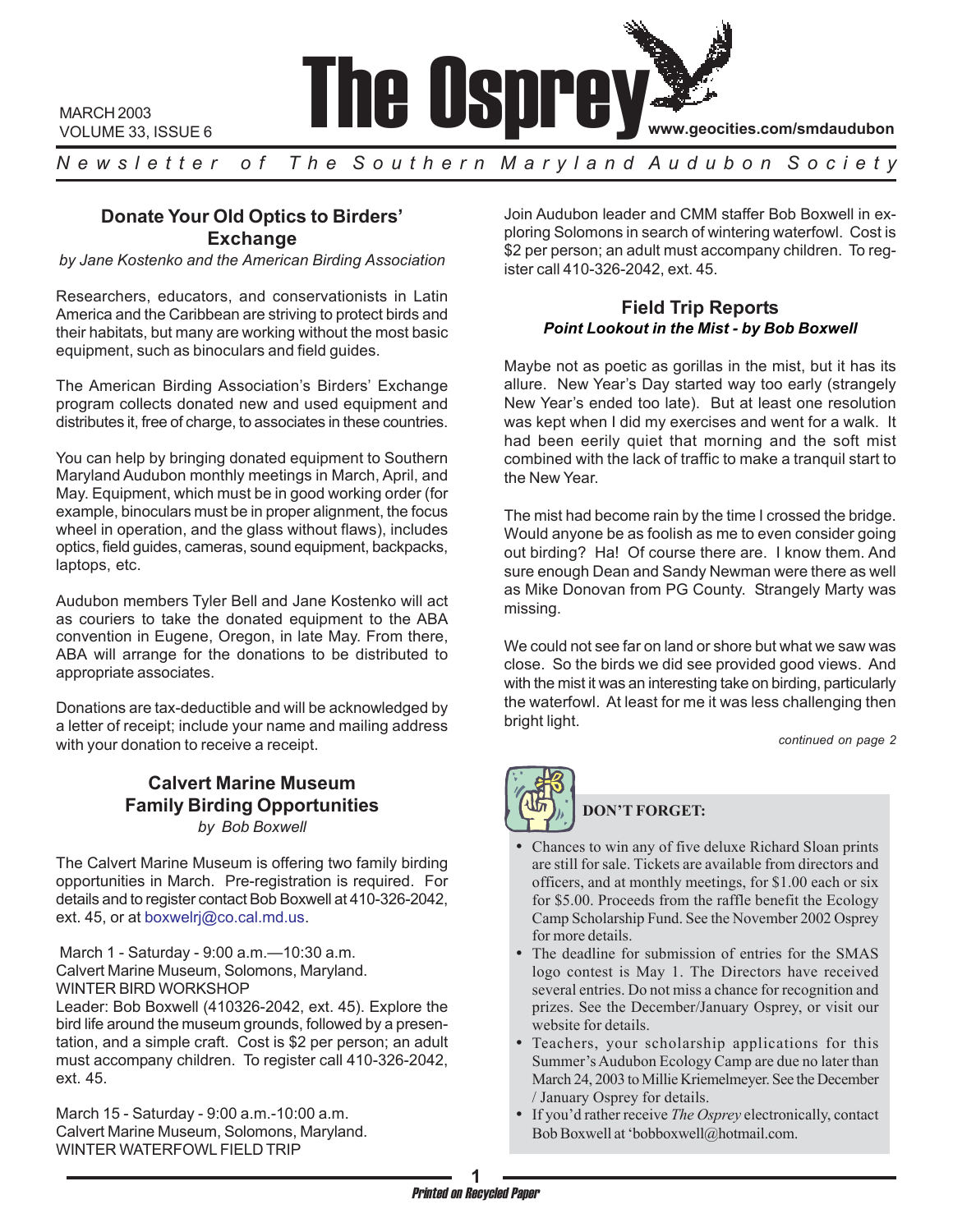The rain held off for the entire trip. We managed to find some 22 species, which included both swans, Surf Scoter, Common Goldeneye, Bufflehead, Long-tailed Duck, Horned Grebe, and Common Loon. Not a great start to the New Year, but much better than sleeping off previous night's celebration. Nice company and good birds. Actually that is a great start to the New Year.

### *Indian Creek Field Trip - by Bob Boxwell*

I had never been to the Indian Creek Natural Resources Management Area and was curious to see what it was like. George Jett was leading a field trip there on February 3rd, so it looked like an excellent opportunity. Fortunately I have driven by the site many times and knew to turn (about a mile from the bridge on the south side) even though there was no sign (knocked down) to direct me.

We had a nice mix of the old hands and new comers and ended up with a dozen birders. While we waited for people to arrive, we tuned into the birds flitting around (Song Sparrows mostly) and caught a flock of Tree Sparrows and a single American Pipit fly-over. And speaking of fly-overs, lots of geese were doing just that. All Canada from what we could see, but some nice size flocks. We started down the trails from there, continuing to add birds as we walked. Things were fairly quiet, but the sun was out and the wind was down so it was pleasant.

We managed to find all three mimics eventually, with three Brown Thrashers. Discussion of chip notes comparing sparrows, cardinals, and thrashers was instructive (George normally is). A brief flurry of excitement ensued when a Merlin swooped by and into the brush. Needless to say the birds that hadn't immediately departed got very quiet. The falcon was our best bird of prey, but we also had two Bald Eagles as well as both vultures, Red-tailed and Redshouldered Hawks.

Continuing along the field edges we decided to head to the water. At this point the ground had begun to thaw and the process of fields turning to mud soup commenced. Trudging 'cross the tundra mile after mile (sorry a Frank Zappa reference) we finally reached the creek and then the river. It was worth the effort. Canvasback, Ruddy Ducks, Common Goldeneye, American Coot, Pied-billed Grebe, both swans, and Bufflehead were among the waterbirds.

We finally headed back towards the parking lot with several of us wandering in different directions. Not everyone had stayed for the final trek to the water, but I was inspired to get back quickly because my belly was grumbling and I just knew there would be something waiting. Sure enough a wrapped loaf of banana bread was waiting on my car hood. Bless you ladies.

When the rest of the group reached us, George tallied the birds while I offered the bread. Fifty-one species for the day was the mark we set. Not bad for a winter day and certainly a great place to come back and visit. I wonder who has it for the Breeding Bird Atlas?

### **Prince George Mid-Winter Bird Count** *by George Wilmot*

On Sunday, January 19, a group of eight birders, mostly all from Charles County helped with the annual PG Mid-Winter Count. This group covered the southwest section of PG County, the area west of Rt. 5 to the Potomac River from the District line south to Charles County. For this section of the count, the totals were 3898 birds and 68 species. Last year's totals were 7466 birds and 64 species. The 2002 numbers were higher because of the higher numbers of ducks. Canada Geese numbers were higher this year – 1223 compared to 745 in 2002. This area of PG County along the tidal Potomac with several tidal sections of tributary streams is a good area to see wintering waterfowl. Other species with high numbers compared to last year were Robins 302 (13 in 2002) and Juncos 203 (124 in 2002). Of the owls, only the Barred Owl (2) was found. Numbers of migrant winter forests birds (e.g., Golden-crowned Kinglets, Ruby-crowned Kinglets and Yellow-rumped Warblers) found in this section on these counts tend to be low, perhaps because the group does not cover enough of the forest interiors.

## **Nominations For Conservation Award** *by George Wilmot*

Starting in 1993, the Southern Audubon Society has given its annual Conservationist of the Year Award to an individual who has made significant contributions to the protection and conservation of the great natural resources of southern Maryland. Over the past ten years, SMAS has given seven awards with none given in 1995, 1997 and 2000. Except for Chandler Robbins, who received our 1996 award, all of our award recipients have been southern Marylanders.

We are seeking nominations for our 2003 award. The award will be given to an individual who has achieved much in protecting and conserving the natural resources of southern Maryland through civic activism, nature studies, land preservation, interaction with local, state or federal governments, restoration projects, etc. Nominees cannot be current officers or board members of SMAS. Nominations should be submitted with about a one-page write-up of the conservation achievements of the nominee. Nominations should be mailed to SMAS, P.O. Box 181, Bryans Road, MD 20616 or emailed to our Conservation Chair, George Wilmot, at gwilmot@radix.net. Please get your nominations in to us by mid-April so that our board will have adequate time to review them and select the award winner. The award will be presented at our annual meeting in June.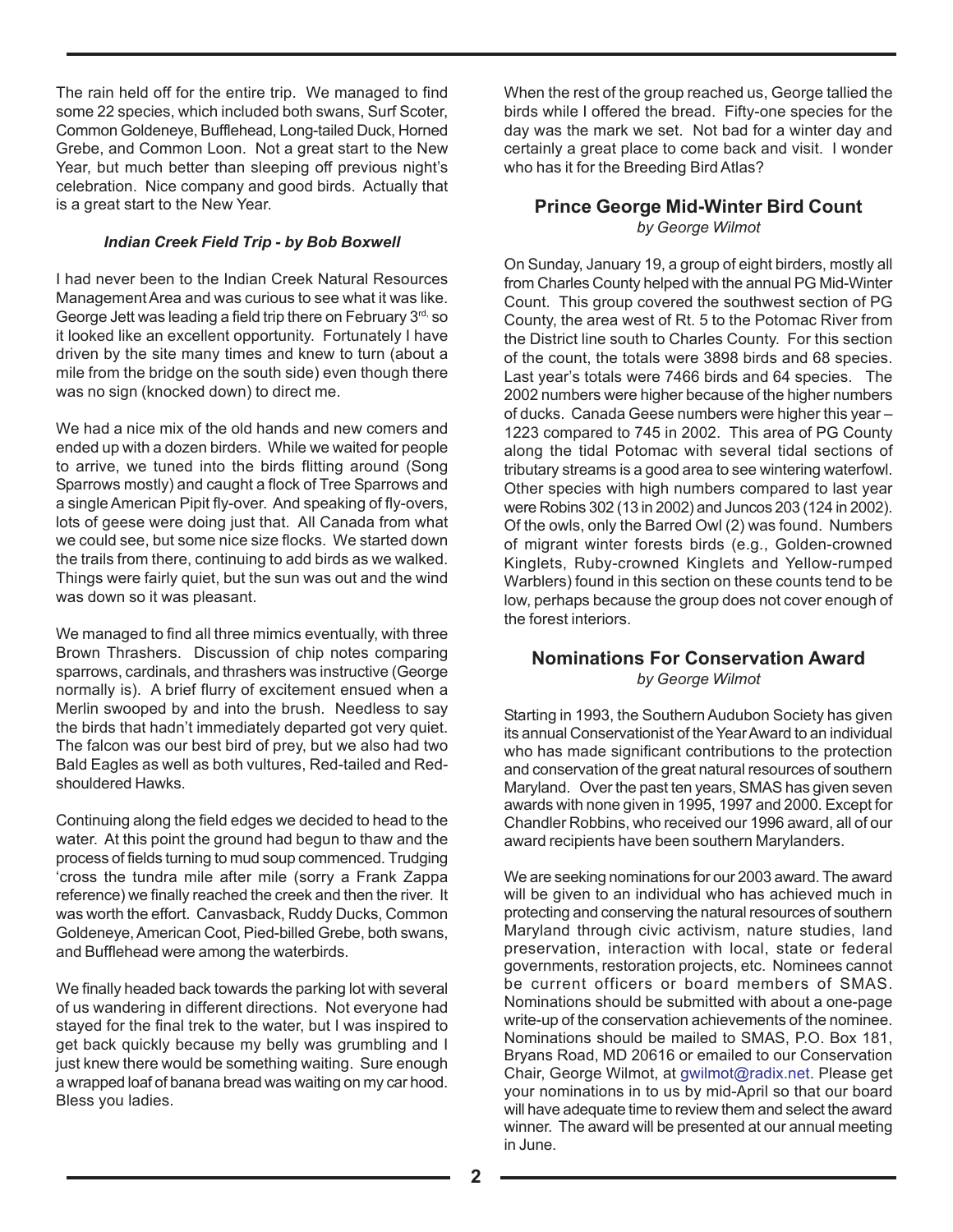### **An Attack of the 'Blues'** *by Alice Hall*

Let me say at the onset, I am a novice birder. Although I have been a member of SMAS for many years, I have never been on a field trip, nor part of a 'count', have attended only one meeting, and in general, probably a poor example of a member. But I love birds and enjoy their company, sometimes more than humans. So why do I dare submit this article? Blame it on Bob. During a conversation with him recently, when I called for suggestions on what to feed my bluebirds as I had run out of worms and my supplier was also out of stock, I explained to him how upset the birds were getting, that they were staring at me through the window and banging on it, and then parading on the railing like they were on sentry duty. He offered some ideas that were helpful and then suggested I send something in to the newsletter. So just 'blame it on Bob'.

I have a number of nesting boxes for bluebirds and over the years have been pretty successful each season in having several broods from each box. However, one experience stands out from all the others and I call it 'the attack of the blues'. One morning, I was watching the babies fledge one by one. The whole 'bird neighborhood' seemed to be in on the occasion, because a cardinal was watching from one tree and several chickadees were hanging out, too. The cardinal seemed to be cheering them on and saying, "Come on out, the world is fine. You can do it."

 I had watched four leave the box and make it to the holly tree nearby. As each one made it, they became part of the cheering squad for the ones remaining. I knew there was one more to go but I had a meeting to get to and had to leave. When I returned, I went to the box just to check it out. Sure enough the last one was gone. As I was returning to the porch, oops, right at my feet was a baby in the path.

 Ahh", I thought, "I'll just get you out of the path and under a leaf until you can get up in the tree". As I raised up with the baby in my hands, Bang! Something hit me in the back of my head. Of course I dropped the bird and there, flapping in my face, was Mr. Blue! I leaned over to try again, raised up, and Wham! This time in my back. "OK, OK, I get the message" I said. I went inside the porch and watched; it wasn't many minutes before Mom and Pop had their last baby up in the tree with all the rest.

This is just a taste of the fun and adventure that can be found in your own backyard. When I look out my window first thing on a frosty morning and see two majestic Eagles perched on the osprey stand surveying their domain, it brings a sense of pure joy. Yes, I may not know all their names but they don't care and neither do I; I just enjoy their beauty and the feeling of peace they bring to my "Sunset View" on Mill Creek.

## **Potomac River Cleanup, April 5th**

*by Bob Lukinic, Site Coordinator*

It is time again for our membership to come to the help of our waterways. The annual Potomac River Cleanup will be on Saturday, April 5<sup>th</sup> from 9:a.m. to 12 noon rain or shine. The Southern Maryland Audubon Society, as in many previous years, is sponsoring the cleanup at Marshall Hall. The site is located at the westernmost end of Rt. 227 approximately 5 miles from Rt. 210 at Bryans Road, Charles County.

Every year after the volunteers are done there is such a great difference in the appearance, safety, and usefulness of the shoreline. The waterfront at Marshall Hall has progressively become less littered from the cumulative effect of the yearly cleanup. SMAS members, along with volunteers from the community, can take pride that this one-day-a-year effort has helped heal the river.

Gloves, trash bags, drinks, and snacks will be provided. So remember April 5<sup>th</sup> and we hope to see you there. For more information call Bob Lukinic at 301-283-6317.

# **The Salton Sea**

*by Tyler Bell*

Jane and I had the good fortune to work the American Birding Association conference at the Salton Sea in southern California in January 2003. We left the house early on Saturday morning in time for the cold from the Alberta Clipper to give us the full effect of temps in the teens and gusty wind. After landing in San Diego, we started peeling layers off in the warmth of a typical southern California winter day. We got our rental and headed east toward the Salton Sea. Traffic in California is something else. Despite the amount of cars on the freeway, everyone moves in synchrony at amazing speed. Surprisingly, when you use your turn signal, people actually let you in!

We crossed over the mountains and began to descend into the Imperial Valley. On the eastern edge of the Vallecito Mountains, I-8 dips toward the Mexican border and is probably only a mile or two away at best. Here we found a group of border patrol vehicles accompanied by a helicopter attempting to find people hidden among the large boulders. Soon, we descended below sea level where we would be for the next week.

For those who don't know the history of the Salton Sea, it was created by an accident in 1901. In an attempt to bring more water to the Imperial Valley from the Colorado River, the California Development Company enlarged a canal, which then breached during heavy flooding. The breach was not sealed for years and by then, the Salton Sea was formed. Historically, the Salton Sea has been flooded by the Colorado River and at one time was an extension of the Gulf of California.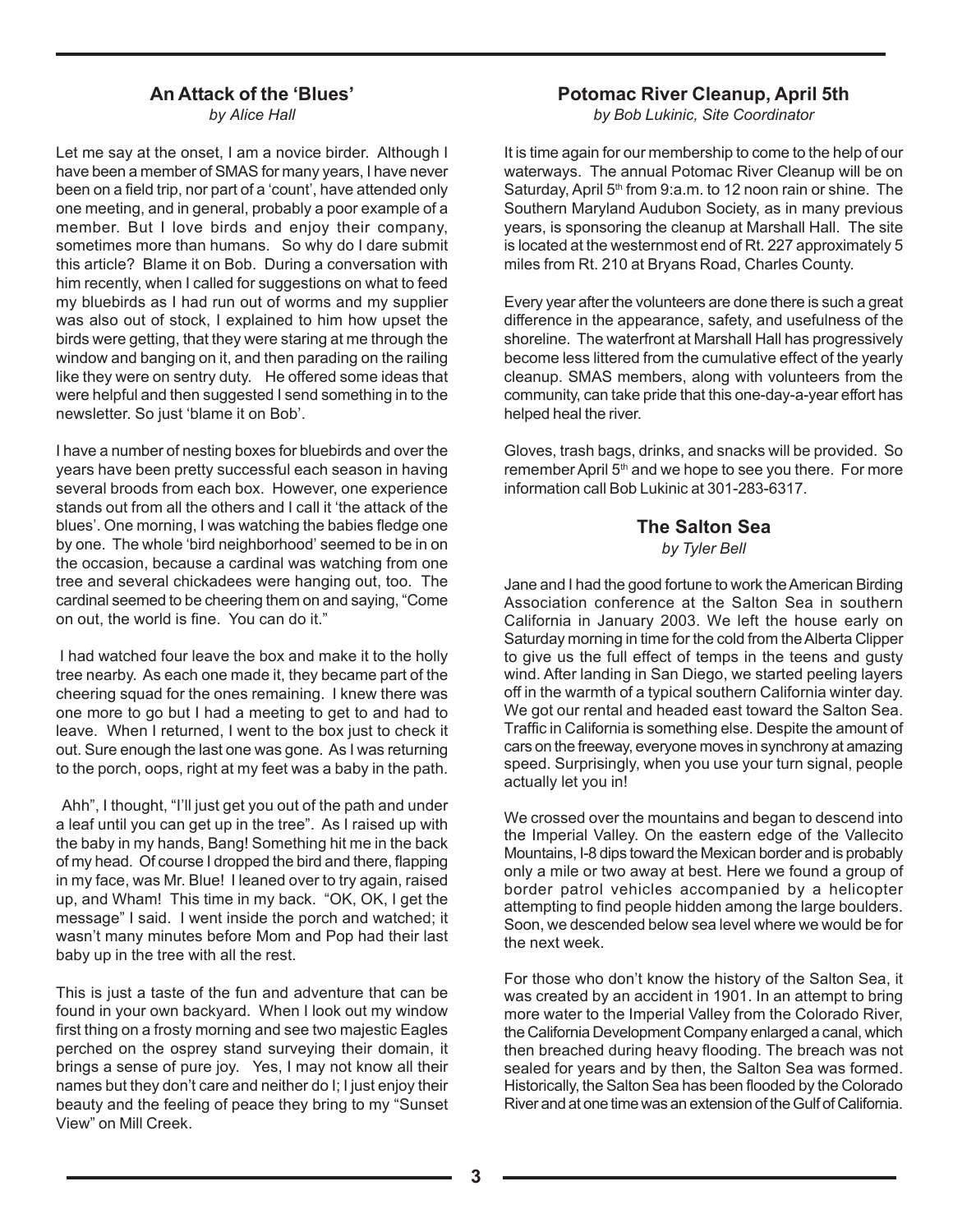Agriculture dominates the Imperial Valley. This, in combination with a year-round source of water, has attracted a wide variety of birds. In fact, the only reliable place in the US to find the Yellow-footed Gull is the Salton Sea.

So, on our first day of birding, we went in search of a few target species. A few miles from our hotel, we found a field with several dozen Sandhill Cranes. They were bugling in the first light of dawn. Quite an impressive sight! On to the Wister Unit of the Salton Sea NWR. There we found a lingering Gray Flycatcher. Also in the area were a couple of American Redstarts (unusual for California), Abert's Towhee, Verdin, Cactus Wren and numerous White-crowned Sparrows.

We then headed off to Calipatria in search of the reported Ruddy Ground-Doves. This is a bird rare to California and more often, though still uncommon, reported in Arizona during the winter. After much searching, we located a large group of Inca Doves and Common Ground-Doves. We sorted through each bird and finally found one cooperative Ruddy Ground-Dove. All three species of doves had settled down on a stack of bricks and lumber. As we photographed the Ruddy Ground-Dove, we realized there was another bird right next to it. At one point, all three doves were in the same field of view. Very nice for comparing the amount of scaling between species. Inca Dove is scaled across the chest and back, Common Ground-Dove is scaled on the chest but not on the back and Ruddy Ground-Dove isn't scaled on either the chest or back.

Next, we headed west to the Salton Sea. There is a dike road that runs along the periphery of the eastern edge which allows you to look down to the water and see what birds are hugging the shore. Eared Grebes winter in the Salton Sea in the hundreds of thousands. Needless to say, they were everywhere. In shallow areas, there were Black-necked Stilts and American Avocets, Least and Western Sandpipers, Long-billed Dowitchers, Willets, both Yellowlegs and Ruddy Turnstones. Occasionally, we would run into a large concentration of gulls and we would stop and scope out the assemblage. All of the groups turned out to be Ring-billed and Herring Gulls. Our final stop was Obsidian Butte where Yellow-footed Gulls had been reported recently. We scoped out the gulls there to no avail. We were just about to leave when Ken Hollinga, ABA conference manager, said "What's that one on top of the rocks?!" Obviously, this bird had just flown in because an adult Yellow-footed Gull has a jet-black mantle, reminiscent of the Kelp Gull that has been frequenting the Sandgates area in St. Mary's County, and is very different from Ring-bills and Herrings. We trudged off down the beach, through piles of dead barnacles, to get a better view. After getting excellent looks at the gull, and some decent digipix, we headed for the Salton Sea NWR headquarters where there were thousands of Snow and Ross's Geese. It's a lot easier to find a Ross's Goose when the ratio is about 40:60 compared to less than 1% on the east coast.

*continued on page 5*

### **FOSTER PARENTS NEEDED**

*The gift of an osprey adoption becomes part of a special fund for the support of osprey research and raptor conservation projects in Southern Maryland. The foster parent receives:*

1) A certificate of adoption of an osprey fledgling banded with a numbered U.S. Fish and Wildlife Service leg band. The certificate gives the location and date the osprey was banded.

2) Information on osprey ecology and migration patterns, a 5"x7" photo of a fledgling and information that Steve receives on the whereabouts or fate of the bird.

Interested? Here's how to become an Osprey parent. Send \$10.00, with the form, for each fledgling to be adopted to:

## **Southern Maryland Audubon Society P.O. Box 181 Bryan's Road, Maryland 20616**

| <b>ADOPT AN OSPREY</b>                        |  |  |  |  |  |
|-----------------------------------------------|--|--|--|--|--|
|                                               |  |  |  |  |  |
| Address: _______________                      |  |  |  |  |  |
|                                               |  |  |  |  |  |
| Amount Enclosed:                              |  |  |  |  |  |
|                                               |  |  |  |  |  |
| You can choose to either adopt an Osprey from |  |  |  |  |  |
| <b>Patuxent River</b><br>  Potomac River      |  |  |  |  |  |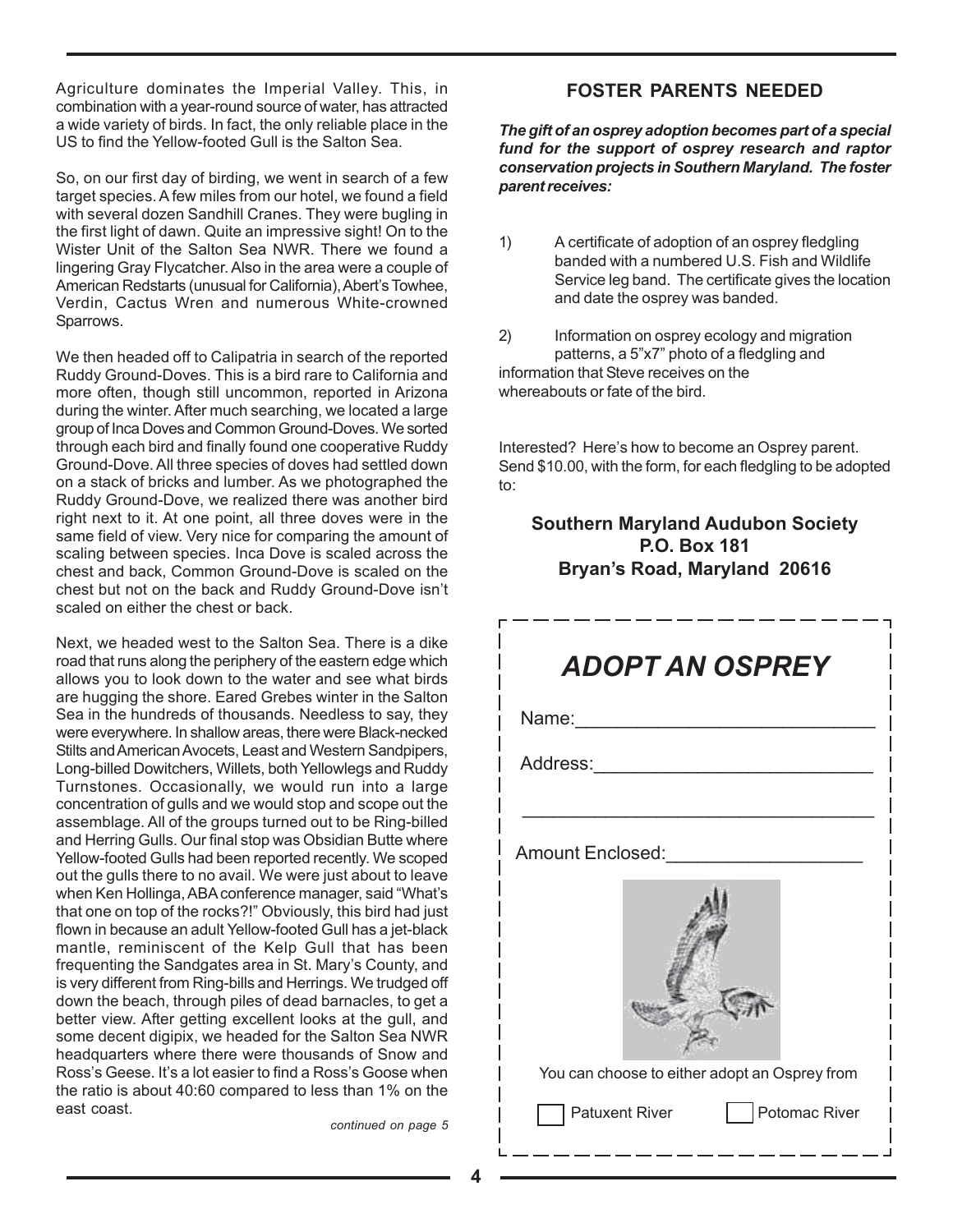Another day of birding took us to Anza-Borrego State Park, west of the Salton Sea in the foothills of the Vallecito Mountains. We stopped at their sewage treatment facility in search of Crissal Thrasher. Thankfully, this wasn't a life bird as we only heard one bird calling in the dense brush. Phainopeplas, on the other hand, were ubiquitous. We managed to scare up a couple of Sage Sparrows, Blacktailed Gnatcatchers and a Bushtit before we headed toward the Visitor Center and campground area. At the VC we found both Anna's and Costa's Hummingbirds. True to their nature, they wouldn't sit still long enough to get good scope views but long enough to get satisfactory binocular views. In the campground we found Black-throated Sparrows singing among the rocks. A Ladder-backed Woodpecker made a fleeting appearance on a palm.

On our way back to the hotel, we stopped at some hayed fields near the Calipatria State Penitentiary. There was a large flock of Horned Larks flitting around the field. With much work we found several Lapland Longspurs and one Chestnut-collared Longspur. In flight, the longspurs present a much different profile compared to the larks. Horned Lark, to me, appear more pointy whereas the longspurs have a blunt head. They are also a bit smaller than the larks (about 6" compared to 7-8"). So, when the whole flock takes off in front of you, you quickly scan the flock for the smaller, blunter looking birds and pray they land somewhere where

you can scope them. It took us about an hour to eventually find them successfully.

Our final birding day was very low-key. We went to Cattle Call Park in Brawley. Shortly after sunrise each day, a single Zone-tailed Hawk flies in to some trees on the edge of the park, perches for an hour or so, then heads off to forage. So, we pulled into the park, scanned the trees for the dark blob and set up our scope for a look. After satisfying looks, we headed off to a manmade wetland along the New River. The Salton Sea Authority is trying to reduce the amount of nutrients flowing into the sea, from farmland, by creating a couple of experimental wetlands which have proved to be quite effective. At the Brawley wetland, there were quite a few ducks and both American Coots and Common Moorhens. We searched in vain for Least Bitterns which had been seen in the area. Good habitat, bad timing.

On our final day, we headed back to San Diego with just enough time to bird the tidal pools of Cabrillo National Monument. There we found Western and Heerman's Gulls, Pelagic and Brandt's Cormorants and Black Turnstone. As light began to fade, we stopped at an overlook crowded with other viewers to watch the sun slide into the Pacific capping an excellent trip to southern California. Unfortunately, we flew back into temps in the single digits and four inches of snow. Ugh.

# **NEW OR RENEWAL MEMBERSHIP APPLICATION**

- $\Box$  Please enroll me as a member of the Audubon Family and the Southern Maryland Audubon Society. I will receive the chapter newsletter, *The Osprey*, and all my dues will support environmental efforts in Southern Maryland. **Make check payable to Southern Maryland Audubon Society.**
- $\Box$  Please enroll me as a member of the National Audubon Society and the local chapter, the Southern Maryland Audubon Society, at the Introductory Offer.I will receive the *Audubon* magazine, the chapter newsletter, *The Osprey*, and support National and local environmental causes. **Make check payable to National Audubon Society.**
- **Please renew** my membership in the National Audubon Society and the local chapter, the Southern Maryland Audubon Society. **Make check payable to National Audubon Society.**

| Name<br>Address<br>City<br>State |                                                                                  |      | <b>Mail to: Southern Maryland Society</b><br><b>Attn: Membership</b><br>P.O.Box 181<br>Bryans Road, MD 20616<br>Zip |                                             |
|----------------------------------|----------------------------------------------------------------------------------|------|---------------------------------------------------------------------------------------------------------------------|---------------------------------------------|
|                                  | <b>Chapter-Only Dues</b><br>(new/renewal)<br>Individual/Family<br>Senior/Student | \$20 | <b>National Dues</b><br>$\Box$ Introductory Offer – 2 year                                                          | Introductory Offer - 1 year<br>\$20<br>\$30 |
|                                  |                                                                                  | \$15 | Senior/Student                                                                                                      | \$15                                        |
|                                  |                                                                                  |      | <b>Renewal Rate</b>                                                                                                 | \$35                                        |